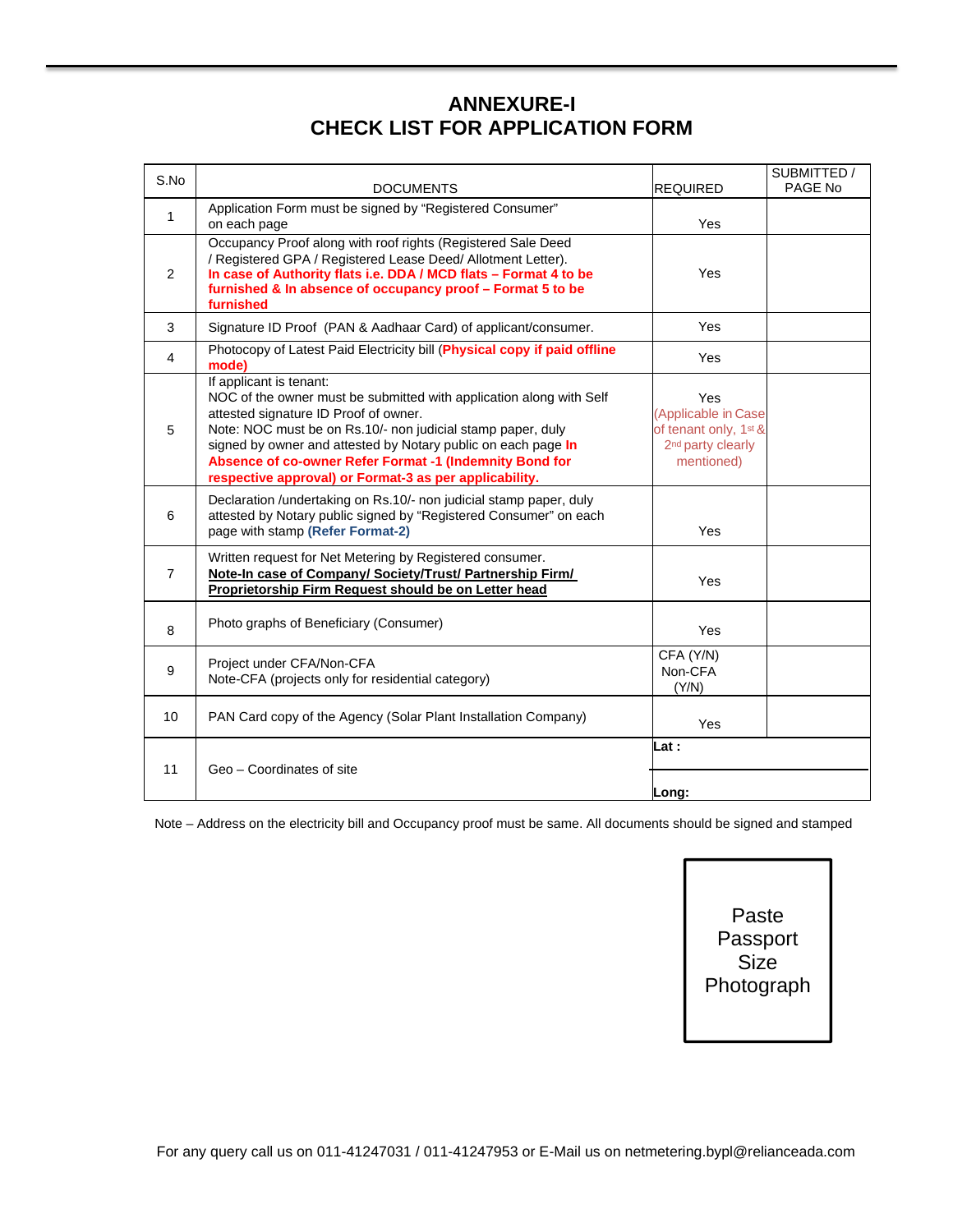## **Application for Intent to seek connectivity for Renewable Energy System**



To, The Nodal Officer, **BSES Yamuna Power Limited**  Net Metering- Clean & Sustainable Technology Corporate Annex, BSES Yamuna Power Ltd. CBD-III Grid Karkar Dooma, Opp Unity One Mall, Delhi -110032

I / We intend to install grid connected Renewable Energy System, in compliance of Delhi Electricity Regulatory Commission (Net Metering for Renewable Energy) Regulations, 2014.

| 1              | Name of Registered Consumer                                                            |                |  |                        |  |                       |  |
|----------------|----------------------------------------------------------------------------------------|----------------|--|------------------------|--|-----------------------|--|
| $\overline{2}$ | Address of Registered Consumer                                                         |                |  |                        |  |                       |  |
| 3              | CA No                                                                                  |                |  |                        |  |                       |  |
| 4              | E-Mail ID (Consumer)                                                                   |                |  |                        |  |                       |  |
| 5              | Telephone No (Consumer)                                                                | Res:           |  |                        |  | Mob:                  |  |
| 6              | Category (Please tick)                                                                 | Domestic       |  | <b>Non</b><br>domestic |  | Industrial Any other: |  |
| $\overline{7}$ | <b>BYPL Supply voltage level (Please</b><br>tick)                                      | 230V<br>415 V  |  |                        |  | 11KV & above          |  |
| 8              | Sanctioned load as per latest<br>electricity bill                                      |                |  |                        |  |                       |  |
| 9              | Type of Renewable Energy System<br>proposed (Solar, wind, etc.)                        |                |  |                        |  |                       |  |
| 10             | Capacity of Renewable Energy<br>System proposed to be connected                        |                |  |                        |  |                       |  |
| 11             | Supply voltage of Renewable Energy<br>System proposed to be connected<br>(Please tick) | 230V (1-Phase) |  | 415V (3-Phase)         |  |                       |  |
| 12             | Location of Proposed Renewable<br>Energy System (Please tick)                          | Roof Top       |  | Ground Mounted         |  |                       |  |

#### **Enclosure: Documents as per "Checklist of application form" (Annexure -I)**

Place:

Date:

Signature of Registered Consumer with stamp (if any)

For any query call us on 011-41247031 / 011-41247953 or E-Mail us on netmetering.bypl@relianceada.com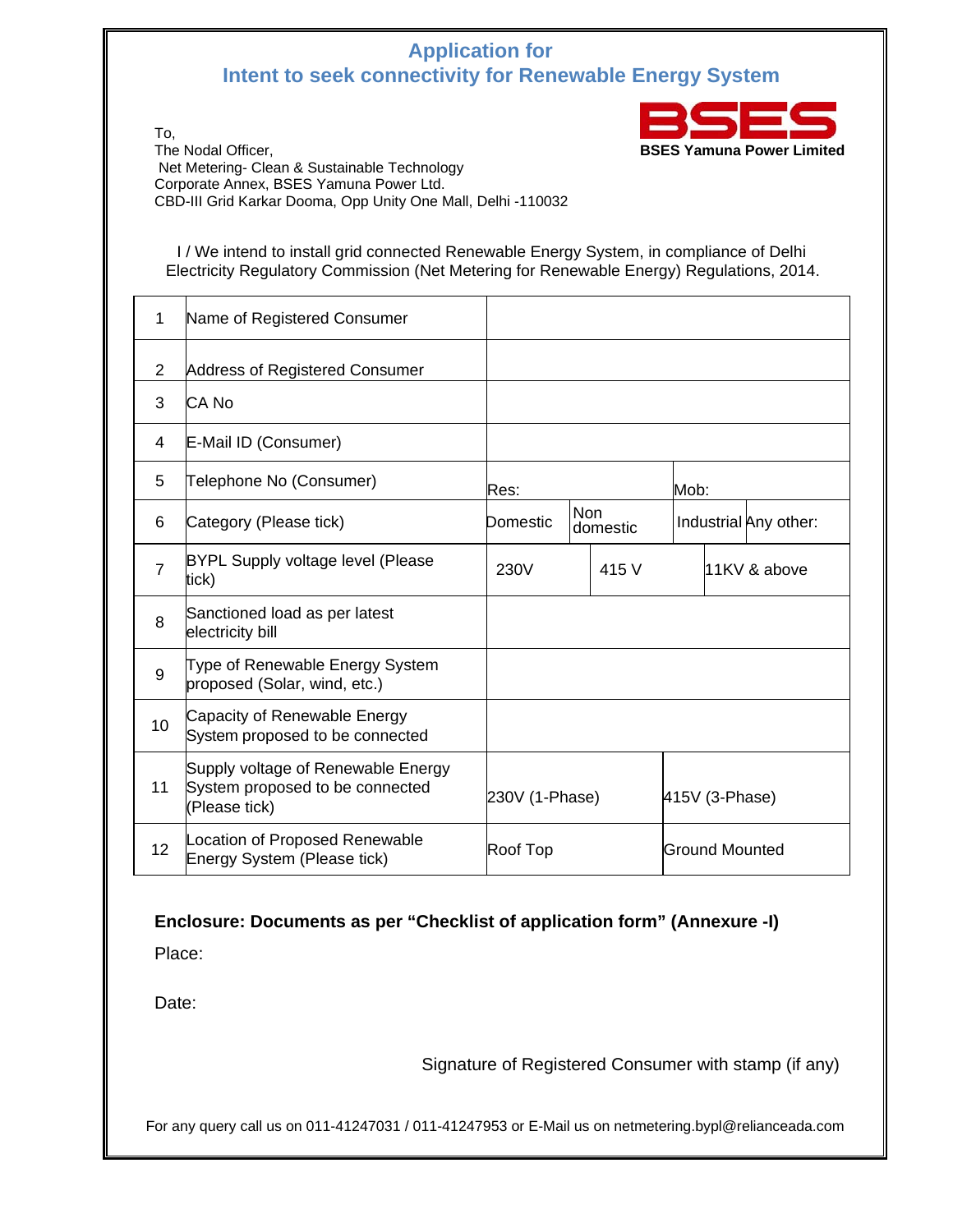# **Application for Intent to seek connectivity for Renewable Energy System**



To,<br>The Nodal Officer, Net Metering- Clean & Sustainable Technology Corporate Annex, BSES Yamuna Power Ltd. CBD-III Grid Karkar Dooma, Opp Unity One Mall, Delhi -110032

#### **Installer's details :**

| 13 | Name of Agency                 |                  |                     |                                                       |
|----|--------------------------------|------------------|---------------------|-------------------------------------------------------|
| 14 | <b>Contact Name</b>            |                  |                     |                                                       |
| 15 | Telephone No                   | Off:             |                     | Mob:                                                  |
| 16 | E-Mail ID (In Capital Letters) |                  |                     |                                                       |
| 17 | Address                        |                  |                     |                                                       |
| 18 | <b>State</b>                   |                  |                     |                                                       |
| 19 | <b>District</b>                |                  |                     |                                                       |
| 20 | <b>Public Mobile</b>           |                  |                     |                                                       |
| 21 | Website                        |                  |                     |                                                       |
| 22 | PAN No                         |                  |                     |                                                       |
| 23 | Rating Received, if any        |                  |                     |                                                       |
| 24 | <b>Rating Agency</b>           |                  |                     |                                                       |
| 25 | If application under CFA       | Allocated<br>Qty | Project<br>Category | Capacity Installed<br>Till submission date<br>(In KW) |

## Authorised Signatory with stamp

#### **FOR OFFICE USE ONLY**

| <b>Application Form Number:</b> |  |
|---------------------------------|--|
| <b>Date of Application:</b>     |  |
| <b>Received By</b>              |  |

For any query call us on 011-41247031 / 011-41247953 or E-Mail us on netmetering.bypl@relianceada.com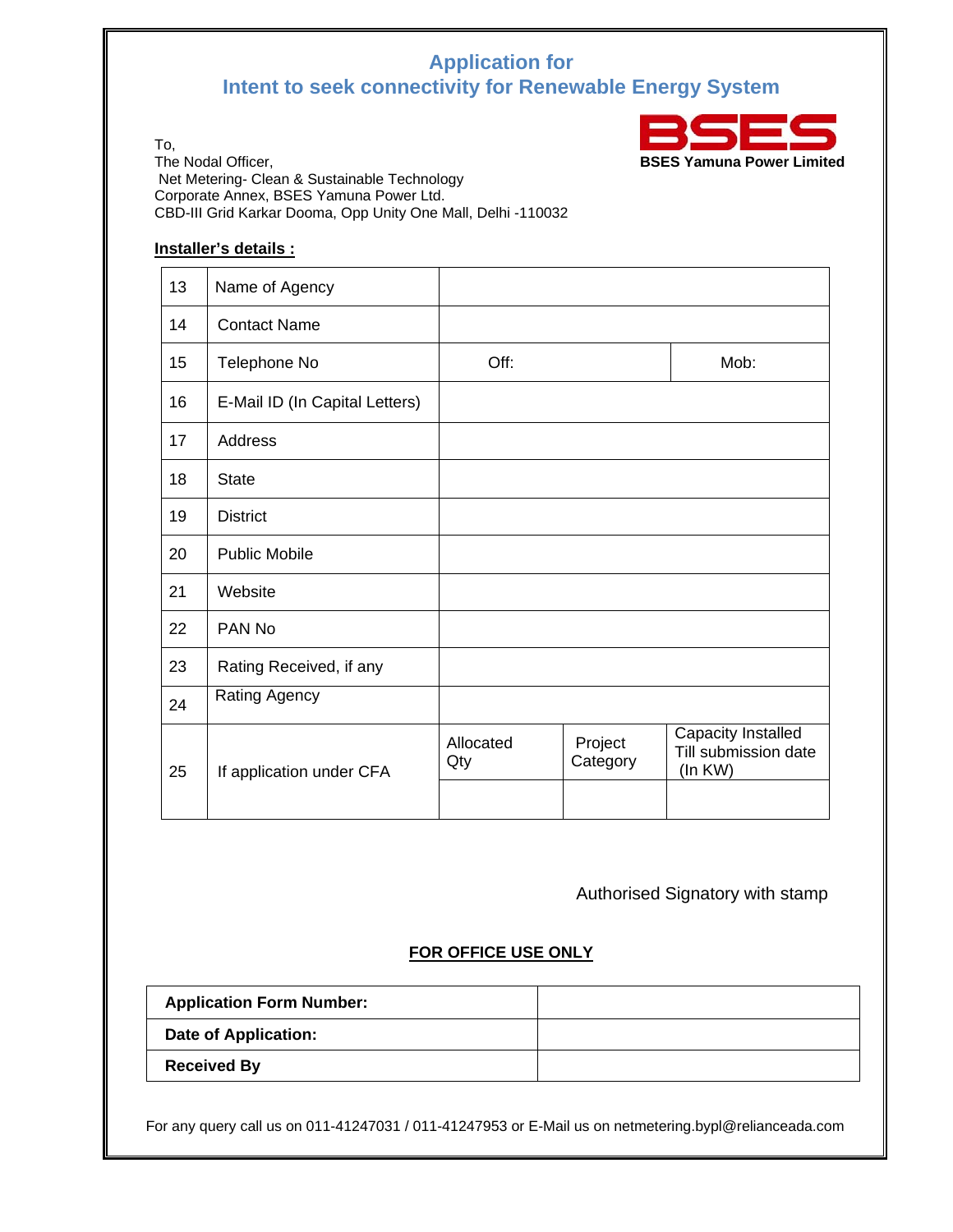**Stamp Paper Certificate No :……………………………………………………………** 

## **Format-1: No Objection Certificate**

(On Non-Judicial Stamp Paper of Rs.10/-, Duly attested by Notary public)

| do hereby solemnly affirm and declare as under: - |  |
|---------------------------------------------------|--|

- 1. That I/We am/are the lawful Owner/Co-owner of the above said property.
- 2. That Roof Rights of said property are with us and Co-Owner/Tenant has installed Solar system at roof top with our consent.
- 3. That I/We have no objection to install the renewable energy system electric meter in the name of Co-Owner/Tenant ………………………………………. in the above said premises by BYPL Delhi.

(DEPONENT)

VERIFICATION: -

Verified at Delhi on this that the contents of this affidavit are true and correct to the best of my knowledge and belief.

(DEPONENT)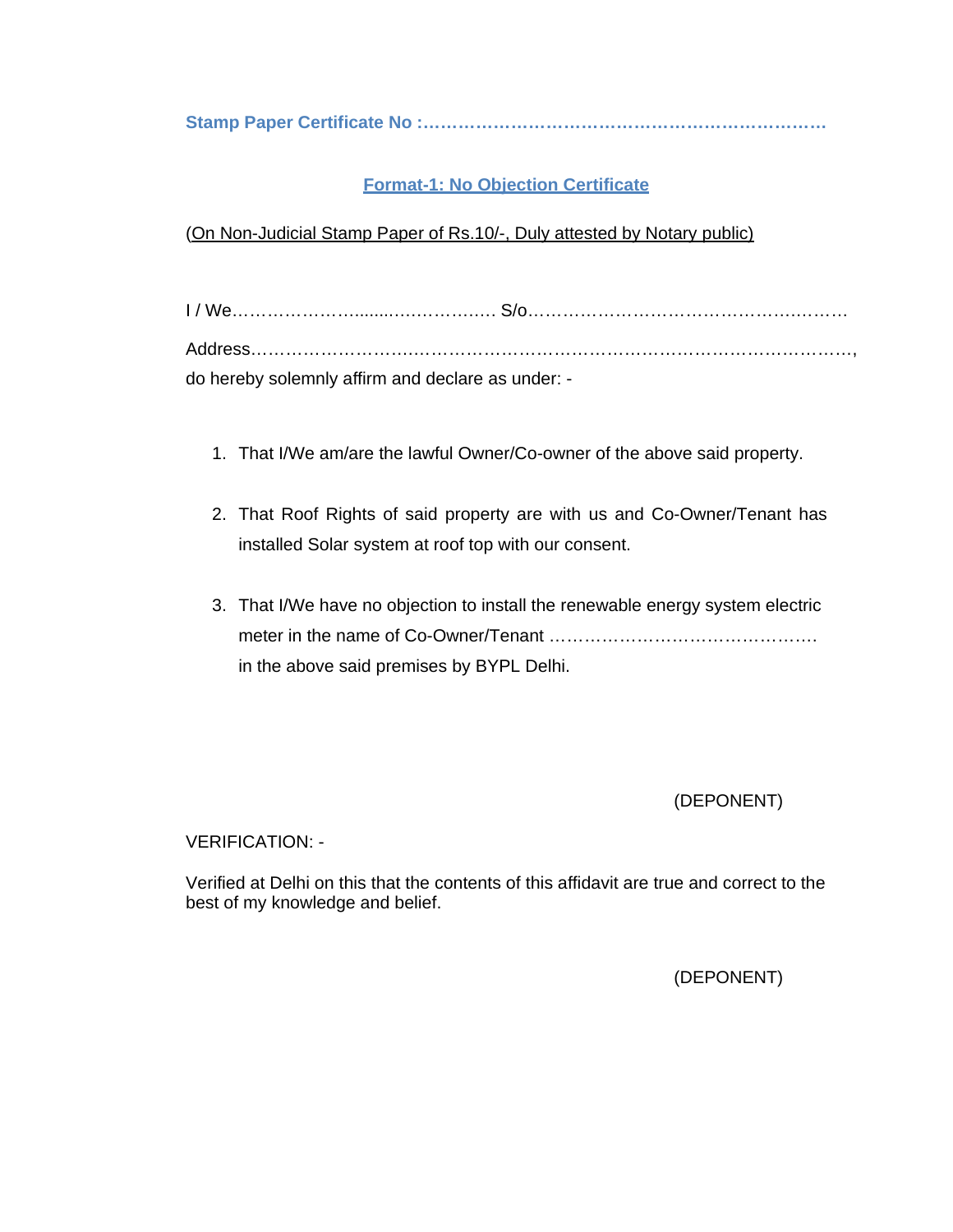**Stamp Paper Certificate No:………………………………………………………………** 

#### **Format - 2: Declaration/Undertaking**

#### (On Rs.10/- non judicial stamp paper, duly attested by Notary public)

#### **Declaration/Undertaking for seeking Grid connectivity of Renewable Energy System and installation of Net Meter**

| and declare as under: |  |
|-----------------------|--|

- 1. That I/We am/Are the owner of / co-owner of / legal heir of / Occupant of the premises has/have permission to use rooftop of address….…….……………………………… for installation of solar plant of capacity of……. KW.
- 2. I/We understand that once this application is approved, the same is valid for 30 days, within which I/we will submit the Registration form.
- 3. I/We agree to Auto debit all applicable charges through my/our electricity bill, as per the Delhi Electricity Regulatory Commission (Net Metering for Renewable Energy) Regulations, 2014.
- 4. I/We agree that BYPL has permission to access the Renewable energy system installed at my/our premises. I/We undertake that ownership of the roof/land where solar PV system is installed is with me.
- 5. I/We am/are responsible for any objection raised by the residents living vertically below the said property.
- 6. The Renewable energy system installed at my premises will be in synchronization with BYPL supply voltage level at my premises and rated Frequency (50 hz +-5%), in compliance to Delhi Electricity Regulatory Commission (Net Metering for Renewable Energy) Regulations, 2014.
- 7. I/We have clearly understand that if the above statement is found to be false or incorrect or on receipt of any objection from the concerned competent land owing/law enforcing agency, the Net metering system can be disconnected and the meter/service line can be removed by BYPL without any further notice to me.

Signature of registered Consumer with Stamp (If Any)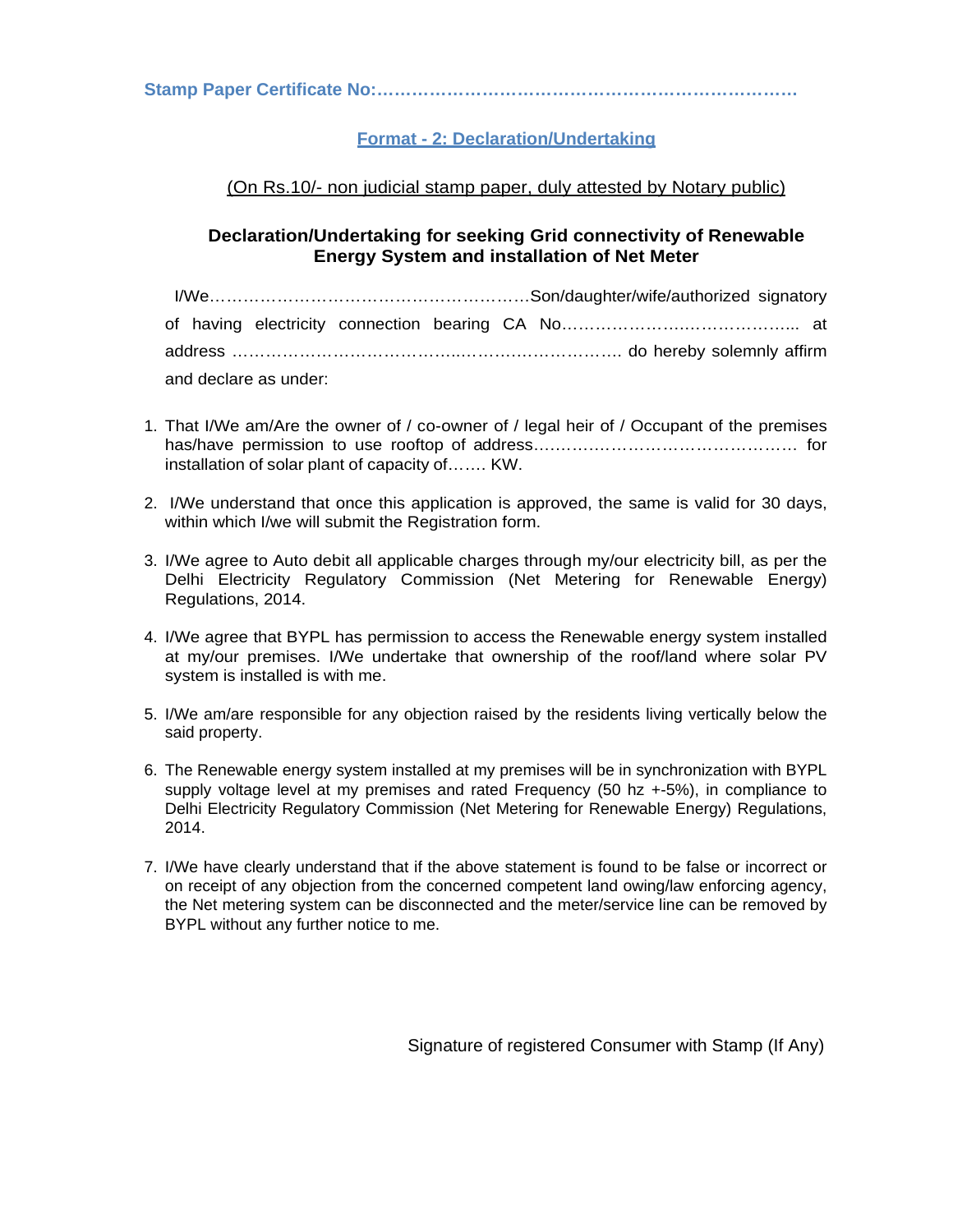## **Stamp Paper Certificate No……………………………………………………………………**

## **Format-3 Indemnity Bond**

## **(On Rs.100/-non judicial stamp paper duly attested by Notary /first class Magistrate)**

 This Indemnity Bond is made this day…………………………………..……………...by Mr./Ms…………………………………...S/O,W/O,D/O …………….…………………………. R/O ……………………………………………………. Hereinafter referred as the "premises" in favour of BSES Yamuna Power Limited hereafter referred to as "the licensee" whereas I /we am are the occupant(s) of the premises for the last ...............Year(s) and has/have the rooftop/terrace right of said premises.

And whereas I/WE want to install Rooftop Solar PV Plant and obtain net-meter connection in My/our name for which I/WE am/are enclosing herewith application duly filled and signed by me/us.

And whereas I/We am/are no in a position to submit the following document:

#### **1. NOC of other CO-Owner of the property.**

- And whereas in order to have the net-metered connection, I/We are requesting the Distribution Licensee to install the NET-Meter and other apparatus at the premises and accordingly ready and willing to indemnify BYPL an accordingly deposing this instant bond with the stipulation.
- 1. That ,in view of the installation of Net-Meter at the roof of the premises upon my/our request, I/we do hereby undertake that in case the above statement proves to be false or incorrect, I/we shall keep the licensee/BYPL indemnified in full against all losses charge, expenses and compensation which it may have to incur including the cost of equipment and shall pay/reimburse in full the penalty and other charges, if imposed relating to the installation/operation of Net-Meter.
- 2. That, I/we further confirm that in case of any violation and/or hindrance of any nature, in installation operation of Net-Meter, the license/BYPL will have absolute right to disconnect the electricity supply without any further reference/notice to me/us and also to take other appropriate action against us as per law. I further confirm that in case of disconnection of electricity supply by BYPL in this instant case, I/we shall have no right to claim any sum from BYPL toward loss/compensation or any other claim of any nature.
- 3. That, I/we do hereby undertake and confirm that I/we shall keep the licensee/BYPL indemnified against any dispute /objection raised by residents/flat co-owner living in the same premises /multistoried building, all losses and/or expenses incurred by the license in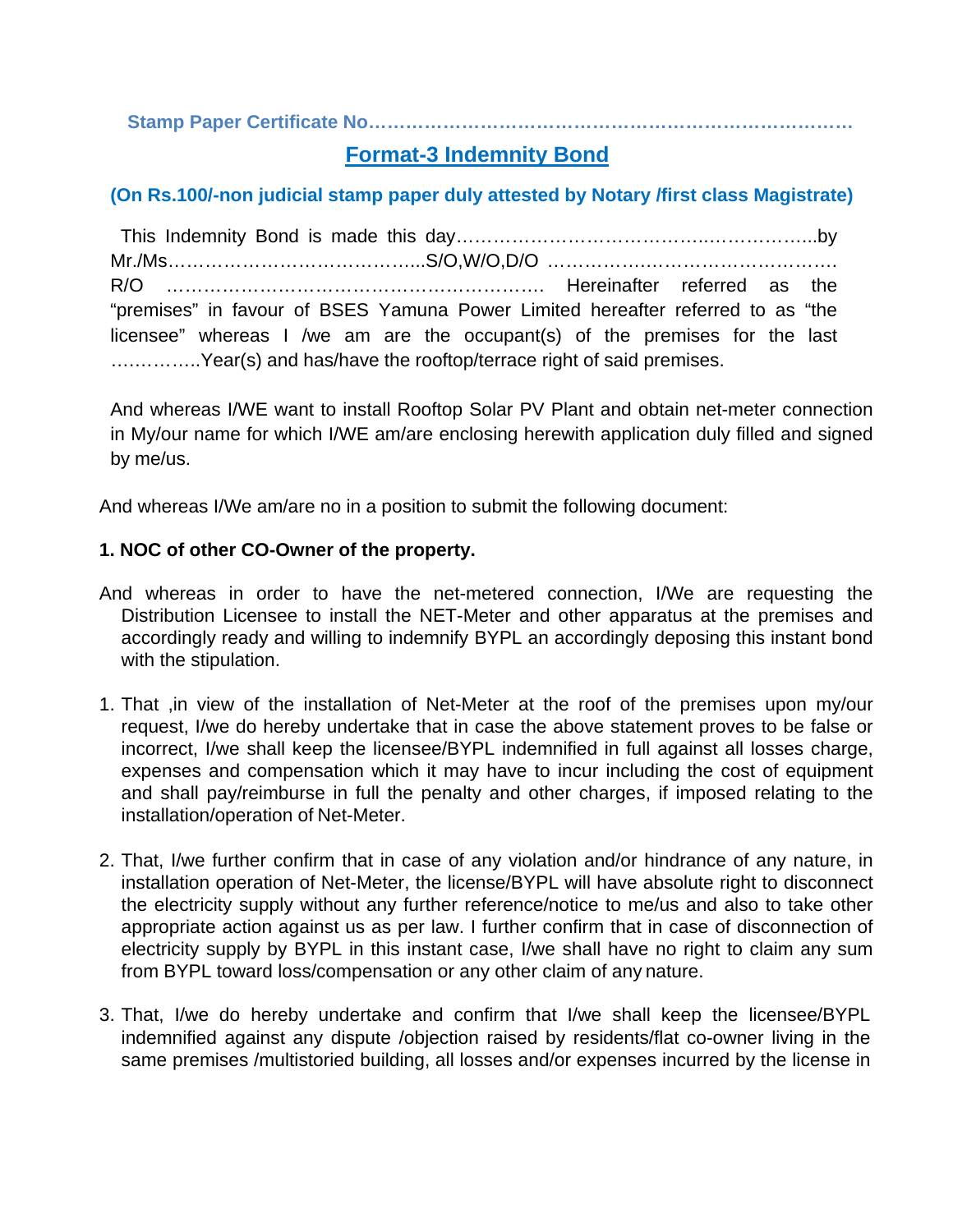case of receipt of a reference from the concerned competent land owing/law enforcing agency regarding sealing/demolition/vacation of the premises. I further agree and confirm that in case any suit/legal proceeding is filed/initiated against the licensee/BYPL on account of granting electricity supply to the premises and /or installation of Net-meter at the roof of the premises, BYPL shall be well within its right to disconnect such electric connection and its meter and to remove service line ,without any further notice and in that eventuality I/we shall be liable ,without any protest, to pay/reimburse all litigation charges/cost/penalty/taxes imposed over the licensee/BYPL, irrespective of the fact whether any cost are granted by court or not it is further agreed by me/us that in case of any dispute /concern litigation/complaint by the persons/owners of the flat living in the same premises/multistoried building before the competent authority or out of BYPL's own accord, BYPL, even without the order of the court and/or competent authority or without tendering any explanation, shall be well within its rights to issue the direction to me to disconnect/uninstall the NET-METERING arrangement at my own cost & expenses, and in such eventuality I shall not be raising an dispute/protest/concern and /or shall un-install and /or taking away of the equipment within the time provided by BYPL and shall not be raising any claim against BYPL in this regard. I do hereby unconditionally and unequivocally agree that in case of failure on my part in compliance of the terms of this clause including the un-installation of the solar plant at my own cost, BYPL shall be having full and standing rights to recover the cost of total equipment's(Including meter cost)incurred by BYPL for providing net-metering and also the losses and damages suffered by BYPL because of the default at my part, which shall also be recoverable from the security deposit and /or any advance sum paid by me.

Witnesses **Executants** 

1.

2.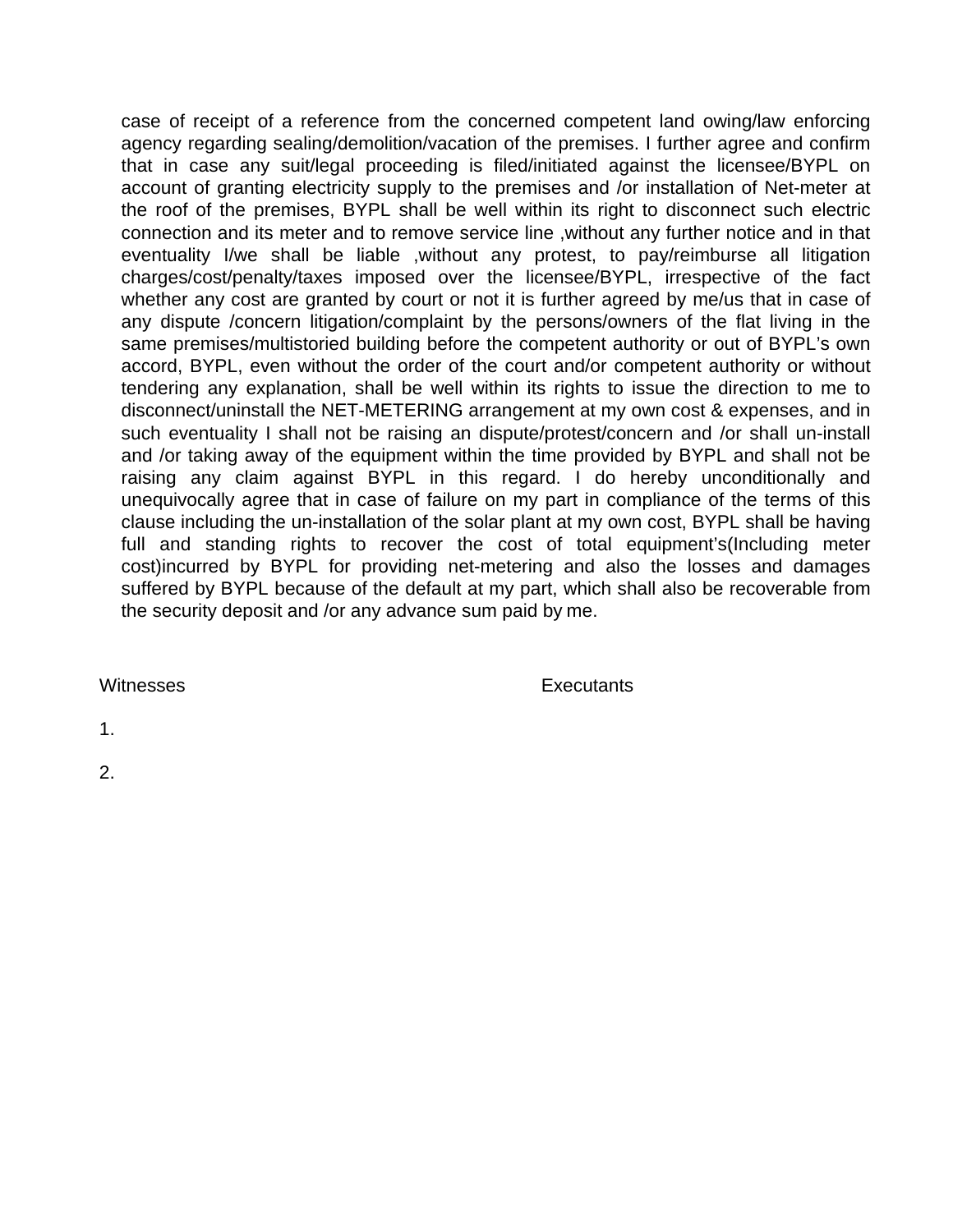# **Format-4 Indemnity Bond**

## **(On Rs.100/-non judicial stamp paper duly attested by Notary /first class Magistrate)**

 This Indemnity Bond is made this day……..…….……….by Mr./Ms……………………………. S/O,W/O,D/O………………………………….R/o……………………………………………………. Hereinafter referred as the premises" in favour of BSES Yamuna Power Limited hereafter referred to as" the licence "whereas I /we am are the occupant(s) of the premises for the last ….………. Year(s) and has/have the rooftop/terrace right of said premises.

 And whereas I / WE want to install Rooftop Solar PV Plant and obtain net-meter connection in my/our name for which I / WE am / are enclosing herewith application duly filled and signed by me/us. And whereas I/We am/are no in a position to submit the following document:

- **DDA/MCD permission for use of roof terrace**
- **NOC from the residents living vertically below the said premises**
- And whereas in order to have the net-metered connection, I/We are requesting the Distribution Licensee to install the NET-Meter and other apparatus at the premises and accordingly ready and willing to indemnify BYPL an accordingly deposing this instant bond with the stipulation.
- 1. That ,in view of the installation of Net-Meter at the roof of the premises upon my/our request, I/we do hereby undertake that in case the above statement proves to be false or incorrect, I/we shall keep the licensee/BYPL indemnified in full against all losses charge, expenses and compensation which it may have to incur including the cost of equipment and shall pay/reimburse in full the penalty and other charges, if imposed relating to the installation/operation of Net-Meter.
- 2. That, I/we further confirm that in case of any violation and/or hindrance of any nature, in installation operation of Net-Meter, the license/BYPL will have absolute right to disconnect the electricity supply without any further reference/notice to me/us and also to take other appropriate action against us as per law. I further confirm that in case of disconnection of electricity supply by BYPL in this instant case, I/we shall have no right to claim any sum from BYPL toward loss/compensation or any other claim of any nature.
- 3. That, I/we do hereby undertake and confirm that I/we shall keep the licensee/BYPL indemnified against any dispute /objection raised by residents/flat co-owner living in the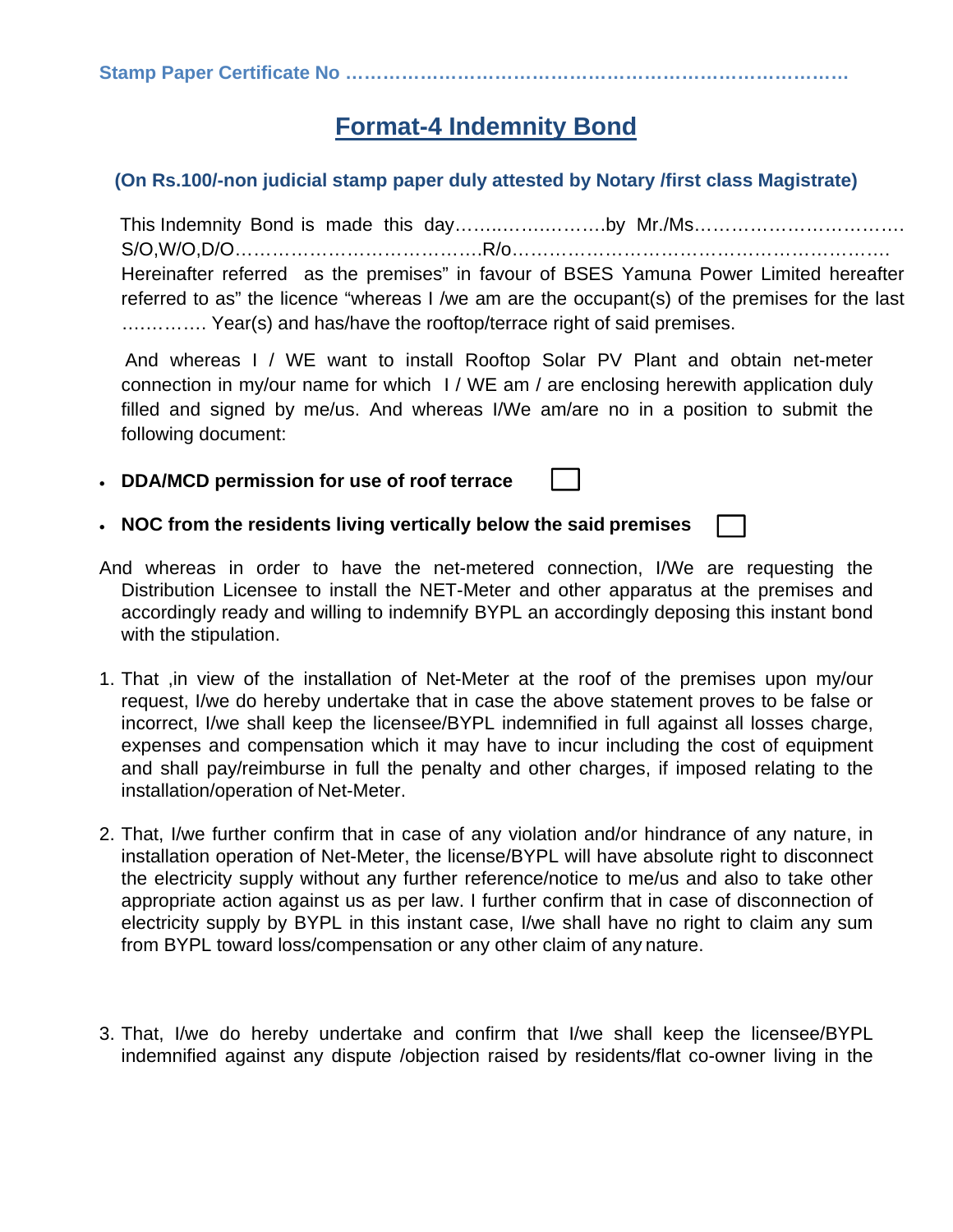same premises /multistoried building, all losses and/or expenses incurred by the license in case of receipt of a reference from the concerned competent land owing/law enforcing agency regarding sealing/demolition/vacation of the premises. I further agree and confirm that in case any suit/legal proceeding is filed/initiated against the licensee/BYPL on account of granting electricity supply to the premises and /or installation of Net-meter at the roof of the premises, BYPL shall be well within its right to disconnect such electric connection and its meter and to remove service line ,without any further notice and in that eventuality I/we shall be liable ,without any protest, to pay/reimburse all litigation charges/cost/penalty/taxes imposed over the licensee/BYPL, irrespective of the fact whether any cost are granted by court or not it is further agreed by me/us that in case of any dispute /concern litigation/complaint by the persons/owners of the flat living in the same premises/multistoried building before the competent authority or out of BYPL's own accord, BYPL, even without the order of the court and/or competent authority or without tendering any explanation, shall be well within its rights to issue the direction to me to disconnect/uninstall the NET-METERING arrangement at my own cost & expenses, and in such eventuality I shall not be raising an dispute/protest/concern and /or shall un-install and /or taking away of the equipment within the time provided by BYPL and shall not be raising any claim against BYPL in this regard. I do hereby unconditionally and unequivocally agree that in case of failure on my part in compliance of the terms of this clause including the un-installation of the solar plant at my own cost, BYPL shall be having full and standing rights to recover the cost of total equipment's (Including meter cost)incurred by BYPL for providing net-metering and also the losses and damages suffered by BYPL because of the default at my part, which shall also be recoverable from the security deposit and /or any advance sum paid by me.

Witnesses **Executants** 

1.

2.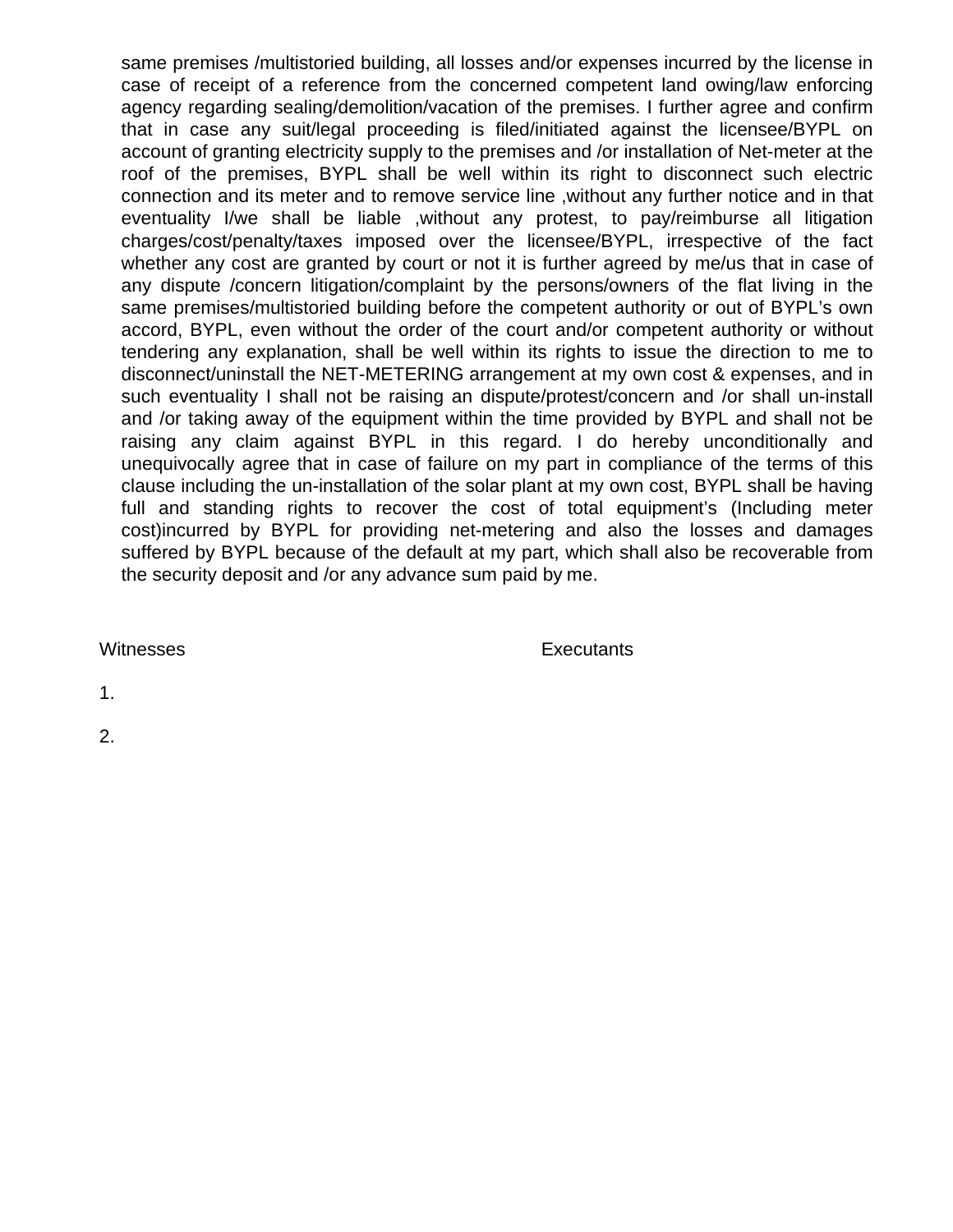**Stamp Paper Certificate No …………………………………………………………** 

# **Format-5 Indemnity Bond**

# **(On Rs.100/-non judicial stamp paper duly attested by Notary /first class Magistrate)**

| Hereinafter referred t as the premises" in favour of BSES Yamuna Power Limited hereafter referred to |
|------------------------------------------------------------------------------------------------------|
| as" the licence "whereas I /we am are the occupant(s) of the premises for the last Year(s)           |
| and has/have the rooftop/terrace right of said premises. And whereas I / WE want to install Rooftop  |
| Solar PV Plant and obtain net-meter connection in My/our name for which I / WE am / are enclosing    |
| herewith application duly filled and signed by me / us. And whereas I/We am/are no in a position to  |
| submit the following document:                                                                       |

| • Certified copy of title deed                 |  |
|------------------------------------------------|--|
| • Certified copy of registered conveyance deed |  |

- General Power of Attorney (GPA)
- Allotment letter/Possession letter
- Valid lease agreement along with under taking that the lease agreement has been signed by the owner or his authorized representative.
- Rent receipt not earlier than three (03) months along with undertaking that the rent receipt has been signed by the owner or his authorized representative.
- Mutation certificate issued by Government body such as local Revenue Authorities or Municipal Corporation or land-owning agencies like DDA/L&DO
- For bonafide consumers residing in JJ clusters or in other areas with no specific municipal address, the licensee may accept either rations card or electoral identity card mandatory having the same address as a proof of occupancy of the premises. And whereas I have the electricity connection at my premises bearing CA No……………………….
- And whereas in order to have the net-metered connection, I/we are requesting the Distribution Licensee to install the Net-Meter and other apparatus at the premises and accordingly ready and willing to indemnify BYPL and accordingly deposing this instant indemnity bond with the stipulations as detailed below:
- 1. That, in view of the installation of Net-Meter at the roof of the premises upon my/our request, I/we do hereby undertaking that in case the above statement proves to be false or incorrect, I/we shall keep the licensee/BYPL indemnified in full against all losses charges, expenses and compensation which it may have to incur including the cost of equipment and shall pay/reimburse in full the penalty and other charges, if imposed relating to the installation / operation of Net-Meter.